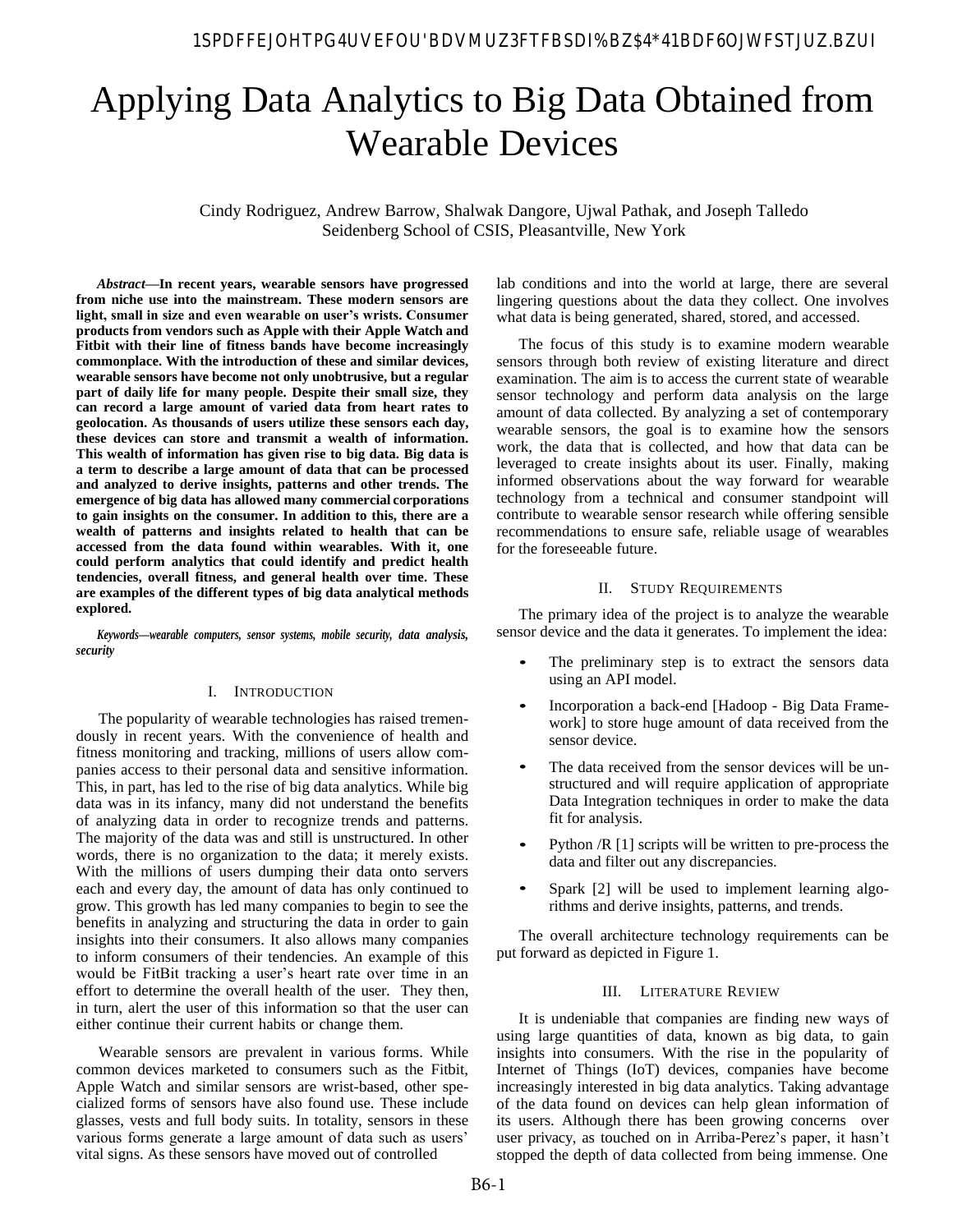

Fig. 1. Technology Work Flow

source of this big data has been wearable devices. Wearable devices are defined as any technical device that is worn by a consumer. With estimations that, by 2019, wearable devices will have reached 100 million units sold, it is unsurprising that the amount of data that is sourced from wearable devices alone is tremendous [3].

There are multiple insights that can be gained from the analysis of data from wearable devices. Common types of data collected by these devices include information related to fitness and overall health. One can learn a user's overall health, sleeping patterns, or even when they partake in certain actions, such as talking, eating or writing, from the data on their smart watches [3]. In addition to this, many wearable devices also include a location feature which uses the Global Positioning System (GPS). With the addition of GPS location sensors, a wearable is also able to keep data about a user's location as well.

Understandably so, many have been concerned with the potential use, or misuse, of the data collected. Much of the collected data is considered to be personal data. Local government officials define personal data as any information that can be used to identify a person's identity, whether directly or indirectly [4]. This includes a number of different identifiers including but not limited to name, address, location, or phone numbers. Ironically, consumers who purchase and use a wearable device own the device, but not the resulting data from that device [5]. Manufacturers who sell the device are the true owners of the data collected. In fact, manufacturers are able to sell this data to third party companies as long as the data is "anonymous". As pointed out by Piwek, however, the measures companies take to anonymize data are not sufficient. In some cases, it can lead to identity fraud as sophisticated algorithms have the ability to reveal a user's identity based off of the "anonymous" data.

Many companies claim they are dedicated to user privacy and yet, have had multiple breaches of security and information [6]. Unfortunately for consumers, a research study conducted by Hewlett-Packard revealed that 100 percent of the most popular devices contain critical flaws, easily exploitable by

even a casual hacker [7]. Despite the sheer amount of breaches that have occurred over the past couple of years, numerous companies continue to advertise their abilities to protect the user, often making users think that they are secure. This false sense of security leads users to continue to use these services without realizing it can be bypassed and compromised. It is alarming the amount of data that many large companies have on their consumers and yet, there are not sufficient measures in place to protect that data.

To make matters worse, as Hamblen pointed out in his news article, the data collected by companies can potentially be later used against the user. An insurance company, for example, could deny a health claim based on data from the user's smart watch [8]. Even though the majority of users assume that the collected data is anonymous, it isn't. In fact, smart watches collect enough data to be able to create profiles of their users to predict future actions, habits, and preferences [8]. In Patrikakis' paper, he asserts that wearable devices are "capable of understanding [...] even the condition and mood of their owner [9]."



Fig. 2. Opportunities with the insights gained from the analysis of big data

Although there are user privacy concerns, the potential actionable insights gained from the analysis of data from wearable devices also has potential benefits, as depicted in Figure 2 above. As mentioned previously, wearable devices are becoming increasingly popular in the market. Estimates by the CCS Insight's Wearables Forecast suggest that the number of wearable devices being shipped will reach 245 million per year by the end of 2019 [10]. Figure 3 breaks down the estimated sales by wearable device type, including devices such as eyewear, wristbands, watches, and others. Because there is a large pool of data being collected from millions of users, companies are able to leverage the data in order to create meaningful insights for users. This is arguably one of the greatest potential benefits to the user. By doing so, Nayar argues that the overall usefulness of wearable technology will be improved and user engagement will increase [10]. An example of this provided by Nayar is a company that can gain insights into the health of their employees in an attempt to reduce high levels of stress and create a happier, more effective workplace. The data, health of the employee in this case, can lead to an actionable insight and result, such as the company instilling a later starting time.

With the proliferation of wearable sensors, larger and larger amounts of data are being collected. This requires data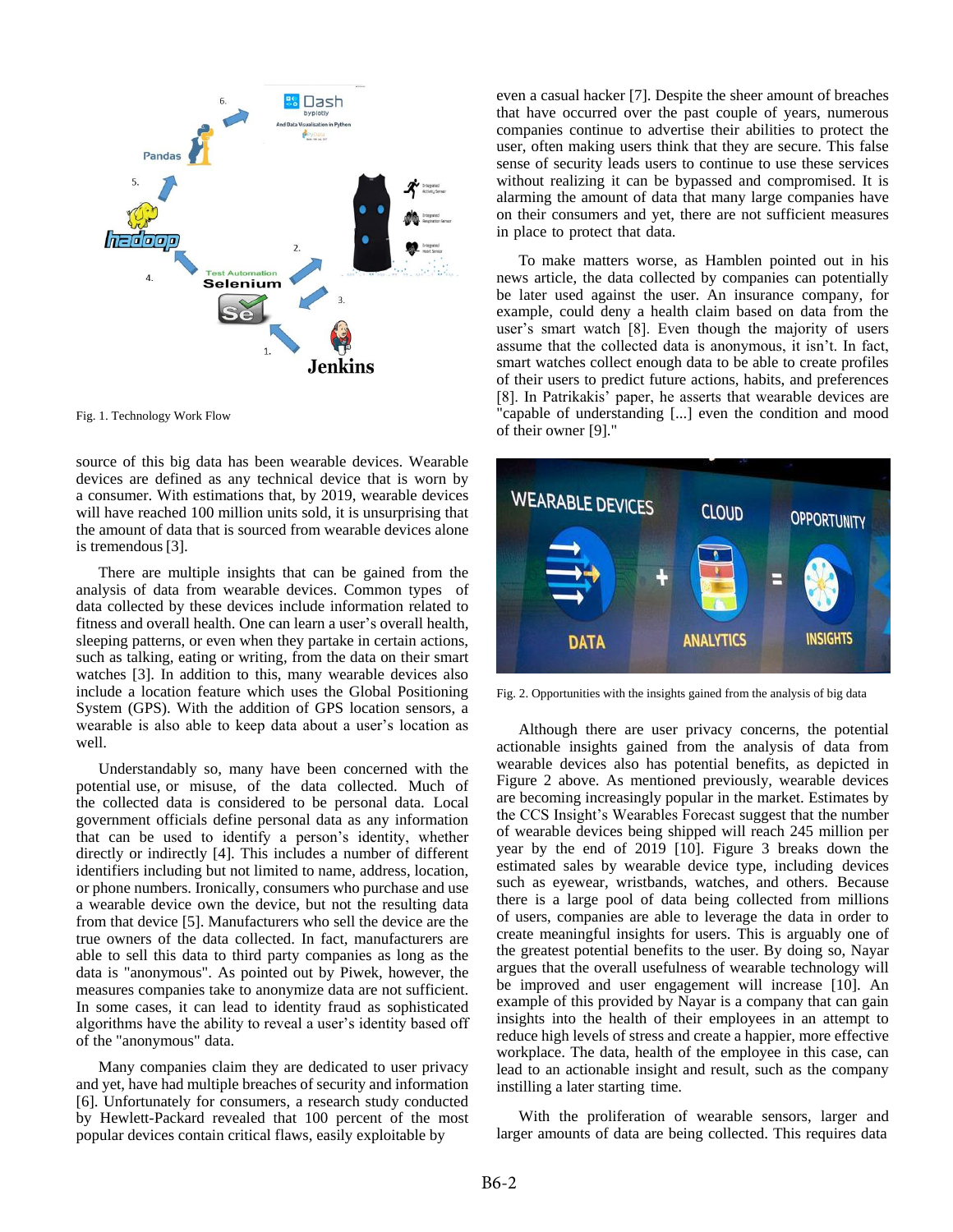

Fig. 3. CCS Insight Global Wearables Forecast

collection and analysis methods akin to the big data processing methods seen in various other fields, such as any number of online services.

While big data management with individual wearable sensors seems daunting at first, one relatively simple framework it described by Hussain, Kang and Lee. They distill big data handling with wearable sensors into several key steps: data acquisition, data transformation and data validation.[11]

Data acquisition entails capturing the raw data from the sensor(s) and passing it on for further processing. In some devices, this would involve connecting to the cloud. The next step is data transformation, or taking that raw data, categorizing it and turning it in a structured form such as CSV or text file. The final step, data validation checks for errors and inconsistencies. It can then be stored and further analyzed through a platform such as Hadoop.[11]

Data from wearable sensors, including within a healthcare context is not of much use unless that data is analyzed and turned into a useful form. With mainstream data collection from wearable sensors still largely in its infancy, there have yet to be a universally agreed upon set of standards and common processes to analyze sensor data.

One set of primary data analysis methods identified by Banaee, Ahmed and Loutfi includes several tasks, which have some degree of overlap. These tasks are anomaly detection, prediction, and diagnosis/decision making. Each of these tasks can be performed to varying degrees both online and offline. [12]

Anomaly detection involves detecting variations from the normal, expected behavior from the data. Statistically this can involve the identification of outliers in the data. Identifying anomalies can assist clinical personnel in determining necessary treatment modalities. Detection of anomalies can go hand in hand with an alarm system alerting relevant parties such as healthcare personnel as to any deviations from the norm.[12]

Prediction, as the name implies, involves identifying future events. This is a growing area of sensor data analysis as it can potentially predict future health conditions and allow providers to enact proper preventive care measures.[12]

The diagnosis/decision making process involves assessing condition (e.g. patient status) based in part on sensor data. The decision making process entails what action is taken as a result. Part of this intersects with anomaly detection in vital



Fig. 4. A sensor data analysis method [12]

signs, as anomalies may be indicative of particular medical issues. However other data also plays a factor in this process, such as a medical history and other factors.[12]

These tasks, performed in conjunction with the usual data cleaning and filtering processes outline a particular method for analyzing sensor data in a healthcare context.[12] The classification of data can prove to be a challenge for sensors that for example detect different types of activity. This issue becomes more important as data sets become larger and larger. Efforts to accurately classify sensor data have involved advanced data processing and filtering and have resulted in more efficient usage of sensor data to classify varying activities.[13]

#### IV. METHODOLOGY

This study was conducted to examine wearable sensor devices, the data they collect, and to investigate any emerging patterns. The wearable devices used in our research were Apple Watch, Fitbit, and Hexoskin body vest. To gather the necessary data, descriptive study method were employed, investigated using the qualitative and the quantitative methods.

#### *A. Data Collection*

Extraction of the data was attempted from the Hexoskin API Dashboard using Selenium scripts to ensure the data integrity and by extension its validity.

- Data from the Apple Watch was retrieved via an unencrypted backup of the iPhone paired with the Watch. *•*
- Data from the Fitbit was retrieved via the Fibit web API on a Windows 10 machine. *•*
- Data from the Hexoskin body vest was retrieved using the Representational State Transfer API. *•*

#### *B. Data Analysis*

The Raw data retrieved from our sensors which were time, breathing rate, heart rate, activity and cadence (steps per minute). Once the data was gathered from the Apple, Fitbit, and Rest API in csv format it was stored and processed using the Hadoop big data warehouse. We compared to the heart rate data retrieved from the API to the normal heart rate and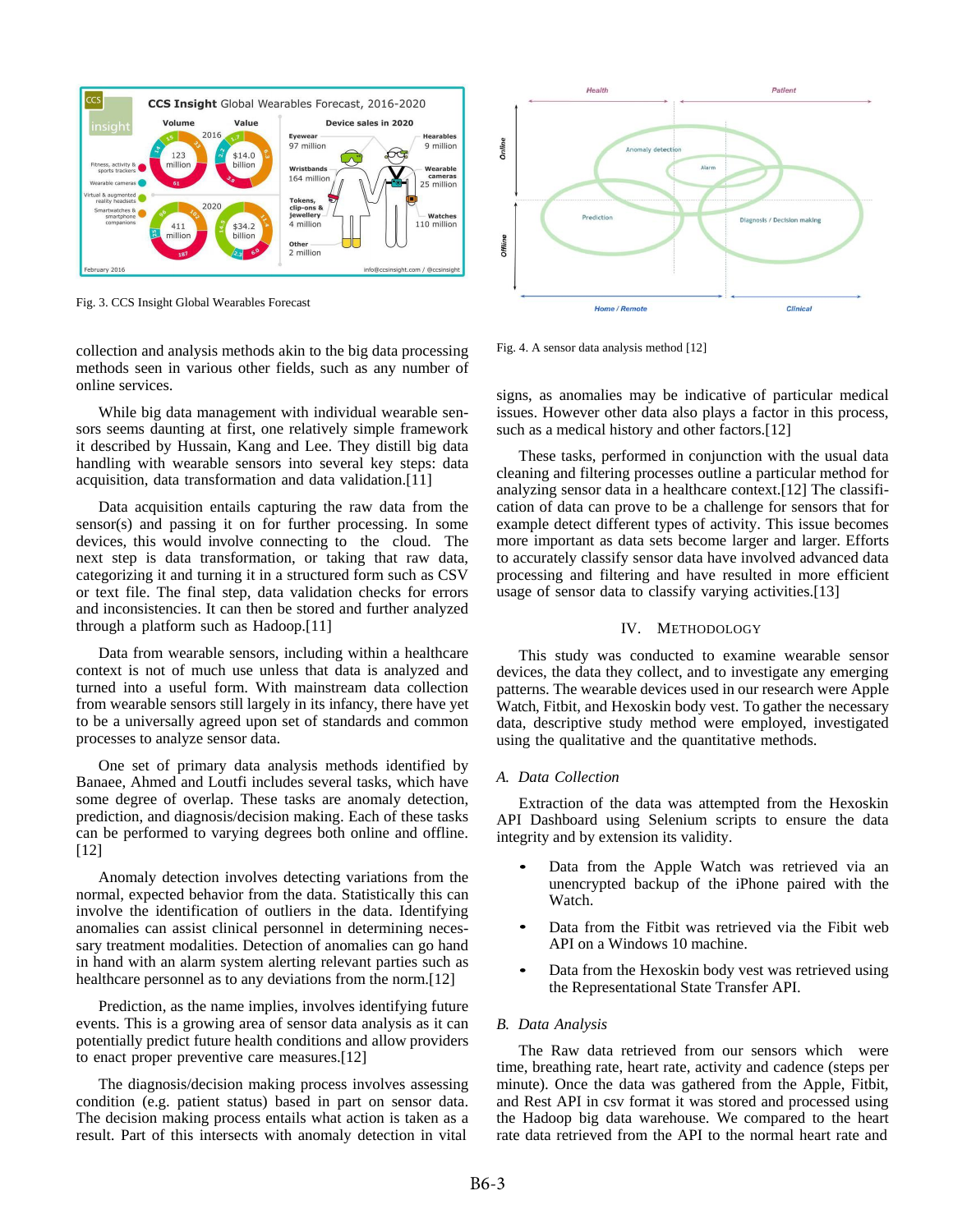illustrated in the multiple graphs comparing heartrate over time and how the changes could indicate periods of intense activity. [14].

# V. PRELIMINARY FINDINGS/RESULTS

Hexoskin provides an online dashboard to view the data synced by our wearable sensors through its HexoService app which also stores data locally. It uses REST API that stands for Representational State Transfer which provides interoperability between computers on the internet. When the data from the Hexoskin device is synced to the Hexoskin API servers it gets reflected on the online dashboard as a new record. To download the data from the online dashboard in real-time which was implemented with the help of a Selenium script in java which is triggered periodically by a continuous integration server (Jenkins) that completes our data gathering process. Selenium is an automation framework, which provides modules/libraries to automate testing process. It provides flexibility to incorporate the libraries in any programming languages.The entire data gathering process can be illustrated as follows.



Fig. 5. Real-Time Data Gathering

The data being uploaded over a timeline on the Hexoskin servers consists of 100,000+ records per file. This sparked a need of a big data warehouse, and thus a Hadoop one node cluster was configured to store the streaming data over a timeline. Hadoop is an open source Big Data framework which incorporates distributed data processing across multiple nodes of a cluster which helps faster processing of big data sets.

[15]

The raw data collected from the sensor has following parameters

- 1) Time
- 2) Breathing (Rate per minute)
- 3) Heart Rate(Beats per minute)
- 4) Activity
- 5) Cadence

The data is pre-processed i.e. empty rows are deleted, garbage and redundant values are removed. The time format in the raw data is in Trans-Norm which was converted into UTC format using appropriate DateTime libraries in Python. To get appropriate insights from the data, ideal values of the parameters were researched. For example, "A normal resting heart rate for adults ranges from 60 to 100 beats a minute.

Generally, a lower heart rate at rest implies more efficient heart function and better cardiovascular fitness. A well-trained athlete might have a normal resting heart rate closer to 40 beats a minute".[16] Sample heart rate was studied and compared to the ideal heart rate range. The results were visualized using matplotlib library in Python. The link[14] to the Github can be found in the list of references. For the preliminary analysis, variation of heart beats were visualized.



Fig. 6. Variation of Hearbeat per minute over a timeline

To take a new look at the data, activity parameter was studied and categorized into various sections i.e. intense, moderate, resting activities. The segregation was implemented by calculating the average body movements over a timeline. The result gives an insight to the user about his daily activities.



### Fig. 7. Activity Collation

To dig deeper into the activities of the user, cadence [steps per minutes] retrieved from the sensor were evaluated over a month. The variations in steps on daily basis were studied in order to derive any pattern in user activity at a particular period of the day. The frequency of steps per minute were visualized and marked with peak points to identify user activities and corresponding bpm [breathing rate per minute] at that particular point.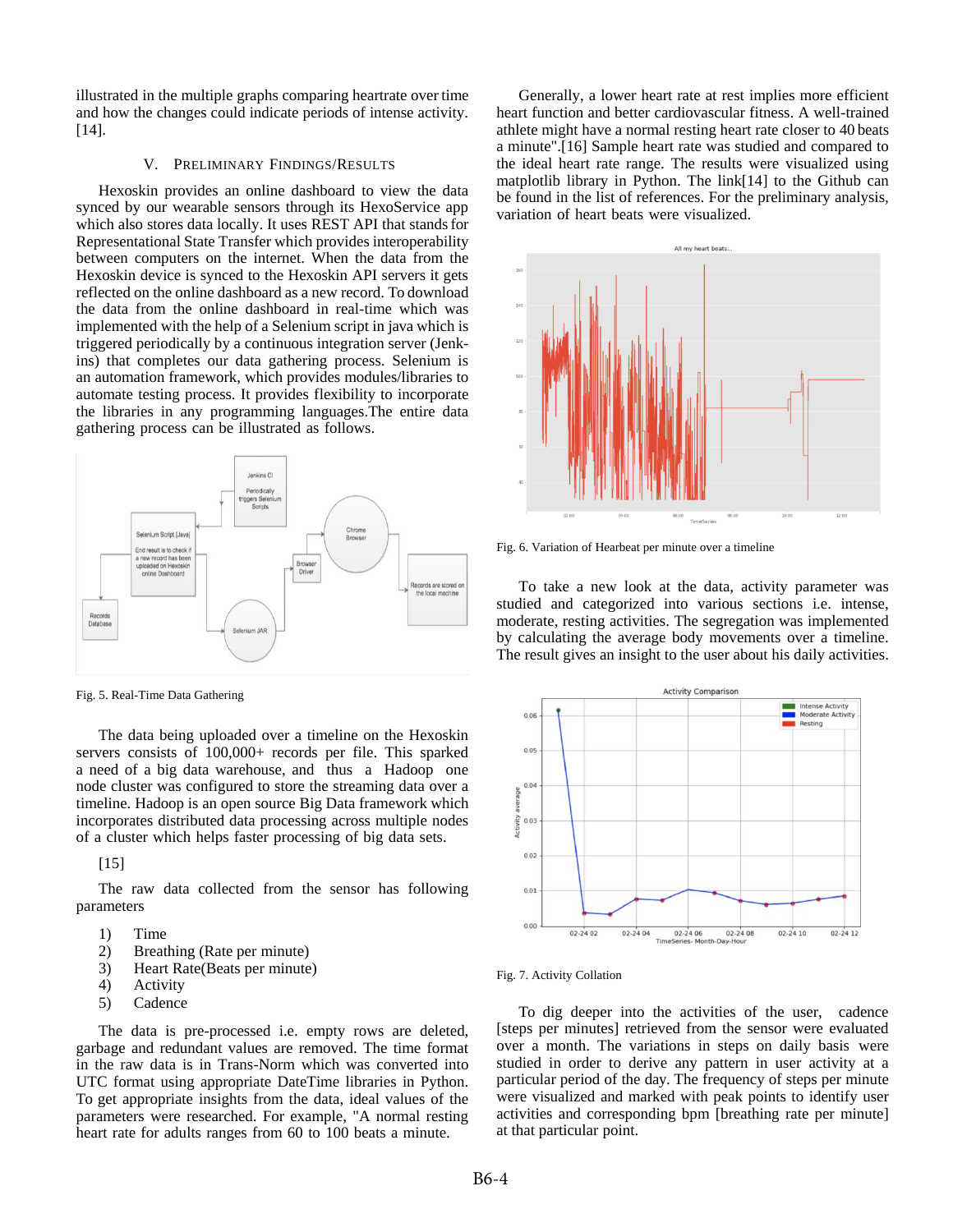

Fig. 8. Cadence Insights

The figure above illustrates the peak point of user activity [Sprint /Run] on 19th Feb and the corresponding bpm 175 from 09:00 to 09:35. The visualization provides cognition to the user about his activity variations via which he can improve on his workout.

From a user's perspective, hiding the background complexity is a key point for building any system. Instead, a user should have access to a user interface, or UI, with which they can interact. In this case, a dashboard was developed in order to allow a user to create and view any number of charts as they please. This dashboard is a concise, effectively decipherable, graphical show of key performance indicators. It gives an overview of the sensor data collected and provides an option to the user to see all of the charts with respect to particular parameters. The user can also filter out values as desired. This online dashboard was built using Dash by plotly. The initial analysis was implemented and examined using python.



Fig. 9. Dashboard

The examination of the Hexoskin suit only represented a single subject. In actuality, there are thousands of individuals utilizing wearable sensors every day. Various data collection efforts have monitored different subjects and their use of wearable sensors. One of the largest is Insight for Wear, a lifelogging app with a continuously updated database. Access is closed to the general public, but can be requested by data scientists. The app has over 1,000 installs and millions

of data points pertaining to smartwatches. [17] A similar initiative from the University of California, San Diego is the ExtraSensory app. This app monitored sensors from mobile devices, including wrist-based devices from 60 users.[18]

These datasets are anonymized, as can be expected for such personal information. Thus a natural line of inquiry is whether one can distinguish individual subjects from each other just by looking at the data. Superficially this is a data privacy issue, in that someone can be individually identified from their sensor data. But wearable sensor readings, if unique enough can presumably be a signature particular to an individual. This has possible implications on fields such as authentication, wherein users may be able to verify their identities based on their distinct sensor readings. This also has implications on studies on crowd behavior modeling and automated recognition of gestures and body language.

A cursory examination on the big data implications of wearable sensor data possibly being unique to an individual is possible. Looking at the ExtraSensory data set, we can see a microcosm of how this would work.

Activity detection was chosen as the method of examination as it was common between the Hexoskin suit (which is included along with the ExtraSensory data). The data from the Hexoskin suit and the ExtraSensory data calculate the magnitude of 3-axis acceleration as a function of time, using the unit of standard gravity. For the ExtraSensory data, the watch accelerometer data was isolated. The sensor data from between the 1-3Hz frequency band was extracted as it matched up with the frequency from the Hexoskin suit. The combined dataset represented over 300,000 data points.



Fig. 10. Scatter plot of min values from ExtraSensory/Hexoskin data

As can be seen in the graphs, the minimum and maximum values of activity are largely distinct in this sample, but are closely clustered. The maximum values in particular are even more clustered. As the number of subjects grows exponentially larger, it conceivable that it would be increasingly difficult to discern individual records from one another. The values of activity average are more promising, with data points more spaced out. As the number of subjects grows larger, activity average seems a far more likely way to distinguish individual subjects from one another.

What is evident however is that a multitude of measurements from a wearable sensor would be needed to determine an individual signature for a particular user. Activity level for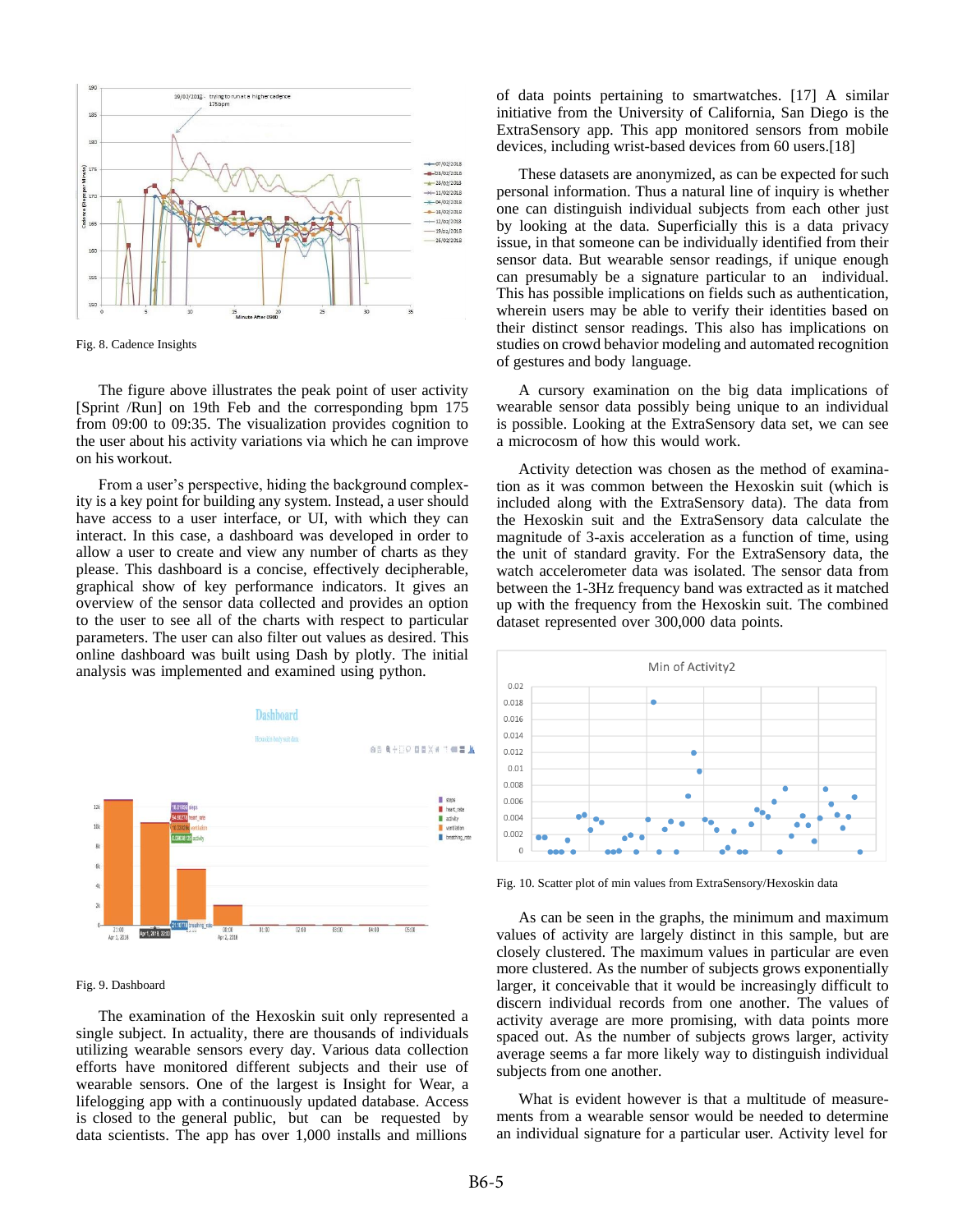

Fig. 11. Scatter plot of max values from ExtraSensory/Hexoskin data



Fig. 12. Scatter plot of average values from ExtraSensory/Hexoskin data

example, paired with corresponding heart rate could prove to be useful in distinguish one particular wearable sensor user from another.

#### VI. CONCLUSION

These findings regarding wearable sensors were very enlightening. What was readily evident at the beginning of the study was that the research field of wearable sensors as well as the consumer market for wearable sensors is largely untapped territory that is in a period of defining what part these sensors will play in the future. In addition, sensors have evolved to the point that consumer acceptance of their use in daily life has resulted in marketable consumer products. This initial success has meant that understanding how they work and analyzing the data that these sensors has produced becomes increasingly important.

Another attribute of these wearables was they have varied methods of storing and accessing their data. Due to the varied ways in which these devices deal with their data, work had to be done with different APIs and other methods to extract and analyze the sensor. In devices such as Hexoskin suit and Fitbit, it is possible to extract data via their corresponding APIs and download it from their respective web sources onto local machines.

Most consumer level wearable sensors operate in a similar fashion. They are largely dependent on traditional computing devices to which they sync, and store their data. These sensors normally transmit that data wirelessly usually through Bluetooth. The sensor's data is also sent to remote servers which facilitates pushing that data to other devices, and web access. The data that wearable sensors generate is often comprehensive. This data includes health data such as resting/active heart rate and other vitals as well other personal data such as geolocation.

Thus, going forward it is important that companies that produce wearable sensors take greater responsibility to ensure the integrity of user data. While a central standard for data processing and analysis may not be possible, it is conceivable that companies can make inroads towards more useful utilization of sensor data. It is also important for sensor manufacturers to continually update their data analysis processes according to the latest methods and communicate to their users how exactly their data is processed. This way both consumers and professionals can get the most out of the multitude of data points generated by wearable sensors. Further research in wearable sensors can examine how data collection and analysis has evolved, as well as best practices to ensure companies enact relevant, accurate data analysis procedures.

Wearable sensors will only become even more ingrained in the world. A future where healthcare is revolutionized by sensors that can not only detect vitals but potentially predict medical conditions is entirely conceivable. However that future will only happen if it is built on a solid foundation where wearable sensor data is accurate, valid and made useful for everyone.

#### ACKNOWLEDGMENT

The authors would like to thank Prof Charles Tappert, PhD.

#### **REFERENCES**

- [1] "R [language,https://www.](http://www.r-project.org/)r-project.org/."
- [2] M. Zaharia, M. Chowdhury, T. Das, A. Dave, J. Ma, M. Mccauley, M. Franklin, S. Shenker, and I. Stoica, "Fast and interactive analytics over hadoop data with spark," *Usenix Login*, vol. 37, no. 4, pp. 45–51, 2012.
- [3] "Collection and processing of data from wrist wearable heterogeneous and multiple-user scenarios, [https://www.ncbi.nlm.nih.gov/pmc/articles/pmc5038811/."](http://www.ncbi.nlm.nih.gov/pmc/articles/pmc5038811/)
- [4] "Assessment of security vulnerabilities in wearable devices, [http://ro.ecu.edu.au/cgi/viewcontent.cgi?article=1204&context=ism."](http://ro.ecu.edu.au/cgi/viewcontent.cgi?article=1204&context=ism)
- [5] "The rise of consumer health wearables: Promises and barriers, http://journals.plos.org/plosmedicine/article?id=10.1371/journal.pmed.1001953."
- [6] "The effect of data security perception on wearable device acceptance: A technology acceptance model, <http://csis.pace.edu/> ctappert/srd2017/2017pdf/d11.pdf."
- [7] "Smartwatch security fails to impress: Top devices vulnerable to cyberattack, [http://www.zdnet.com/article/smartwatch-security-fails-to](http://www.zdnet.com/article/smartwatch-security-fails-to-)impress-top-devices-vulnerable-to-cyberattack/."
- [8] "As smartwatches gain traction, personal data privacy worries mounts, http[s://www.computerworld.com/article/2925311/wearables/as](http://www.computerworld.com/article/2925311/wearables/as-)smartwatches-gain-traction-personal-data-privacy-worries-mount.html."
- [9] "Wear it or share it? wearables and security., <http://gala.gre.ac.uk/16310/7/16310>
- [10] "How analytics can take wearables to the next level, https://datafloq.com/read/how-analytics-can-take-wearables-to-thenext-level/2037."
- [11] S. Hussain, B. H. Kang, and S. Lee, "A wearable device-based personalized big [model,http://uclab.khu.ac.kr/resources/publication/c\\_304.pdf,"](http://uclab.khu.ac.kr/resources/publication/c_304.pdf) 2014.
- [12] H. Banaee, M. U. Ahmed, and A. Loutfi, "Data mining for wearable sensors in health monitoring systems: A review of recent trends and [challenges,http://www.mdpi.com/1424-8220/13/12/17472,"](http://www.mdpi.com/1424-8220/13/12/17472) 2013.